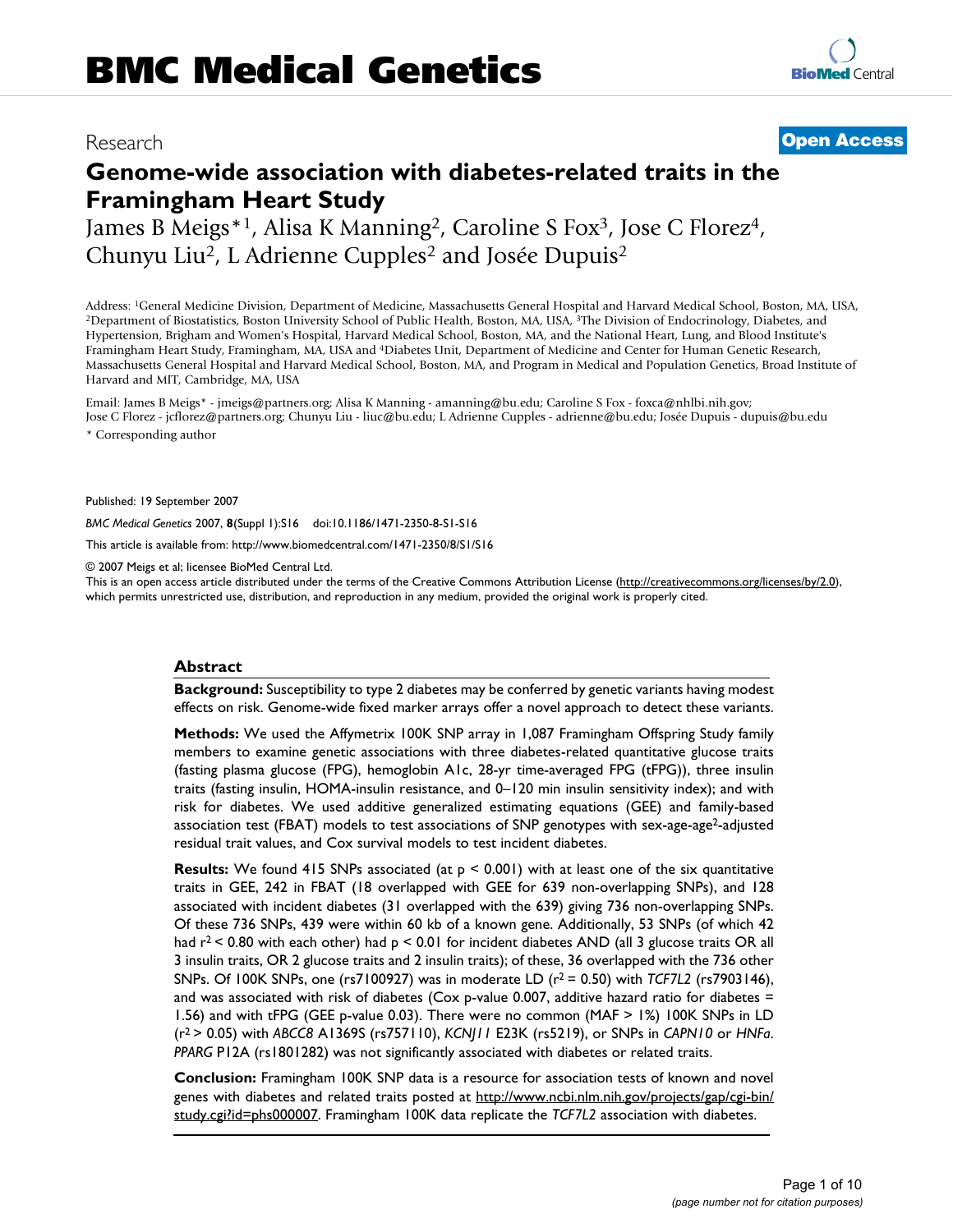# **Background**

Type 2 diabetes is a cause of poor health and early death that is spreading worldwide and exerting a fearsome human and economic toll [1,2]. Prevention and control of diabetes requires a better understanding of its basic molecular causes. Type 2 diabetes is a heterogeneous disease arising from physiological dysfunction in the pancreas, skeletal muscle, liver, adipose and vascular tissue. Much of the heterogeneity of type 2 diabetes has a genetic basis. A full picture of the complex genetic architecture of diabetes has been elusive [3-7].

Among type 2 diabetes susceptibility genes few, if any, individual loci are expected to carry alleles of major effect explaining a substantial proportion of cases, although a few genes could have a substantial population effect but not give a strong genetic signal if the causal alleles were common and the increase in risk were modest [6,7]. Such genes have proven hard to detect using linkage-based approaches, although recent rapid advances in genetic association methodologies have led to some successes. The P12A polymorphism in the gene encoding the peroxisome proliferator-activated receptor-g (*PPARG*) [7], the E23K polymorphism in the gene encoding the islet ATPdependent potassium channel Kir6.2 (*ABCC8*-*KCNJ11*) [8-10] and common variants in the gene encoding the transcription factor 7-like 2 gene (*TCF7L2*) [11,12] were all found using well-powered association mapping, and all have been reproducibly associated with diabetes in diverse samples at highly significant p-values.

Current gene discovery strategies have focused on coding regions, but regulatory variants also influence disease [11,13,14]. A comprehensive picture of diabetes genetics will require a wide and adequately dense search across coding and conserved non-coding genomic regions using an association analysis approach, where power is superior to linkage analysis when seeking common variants of modest effect [6]. Resources are now becoming available to perform such genome-wide association (GWA) studies of type 2 diabetes [15-18].

In this report we describe the Framingham Heart Study (FHS) Affymetrix 100K SNP genome-wide association (GWA) study resource for type 2 diabetes. This resource complements the several other large extant type 2 diabetes GWA studies in three major respects: it is populationbased (not diabetes proband-based), studies two generations, and has decades of longitudinal, standardized, detailed follow-up. We describe results of a simple low pvalue-based SNP selection strategy and an alternate novel SNP selection strategy that takes advantage of the unique FHS diabetes-related quantitative traits data. We use FHS 100K SNPs in an *in silico* replication analysis that tests the hypothesis that SNPs in LD with published causal variants

in *PPARG*, *ABCC8*, *TCF7L2*, *CAPN10*, and *HNFa* are associated with diabetes and related quantitative traits.

# **Methods**

# *Study subjects*

The study sample is described in the Overview *Methods* section [19]. With respect to diabetes-related traits, Offspring subjects provided genotypes and diabetes-related traits to the analyses, and Offspring parents from the Original FHS Cohort contributed genotypes for linkage analysis and FBAT statistics. Of 1,345 FHS subjects with 100K SNP data, 1,087 were Offspring and of these 560 were women, the mean age at exam 5 was 52 years, and the mean age at last follow-up was 59 years. Every study subject provided written informed consent at every examination, including consent for genetic analyses, and the study was approved by Boston University's Institutional Review Board.

# *Genotyping and annotation*

Affymetrix 100K SNP and Marshfield STR genotyping are described in the Overview *Methods* section [19]. Genotype annotation sources are described in the Overview *Methods* section [19].

# *Diabetes phenotyping*

Diabetes and related quantitative traits have been ascertained at every FHS exam for every generation. Diabetesrelated quantitative traits available in the FHS 100K resource are displayed in Table 1. FPG data for the analyses came from all 7 Offspring exams, but the remainder of the data came from exam 5 (1991–94), when subjects without diagnosed diabetes underwent a 75 gram oral glucose tolerance test, or exam 7 (1998–2001), the most recent exam. We defined diabetes as chart-review-confirmed diabetes, new or ongoing hypoglycemic treatment for diabetes at any exam, or a FPG > 125 mg/dl at two or more of the seven exams. Diabetes age-of-onset was defined as the subject's age at the exam at which diabetes was first identified. Among Offspring with diabetes, >99% have type 2 diabetes [4]. Of the 1,083 Offspring with 100K genotypes and known diabetes status, 91 had diabetes. The mean age of onset of was 58 yr; through exam 7, 9.3% of diabetic subjects had developed diabetes by age 40 yr, 33.0% by age 50, 68.1% by age 60, and 99.7% by age 80.

In this presentation we focus on six (three glucose and three insulin) primary Offspring diabetes-related quantitative traits. Glucose traits are fasting plasma glucose (FPG) and hemoglobin A1c (HbA1c) measured at exam 5, and up to 28 yr time-averaged FPG (tFPG) level obtained from the mean of up to seven serial exams. Glucose traits included all subjects, including those with diabetes regardless of treatment, as these were the most informa-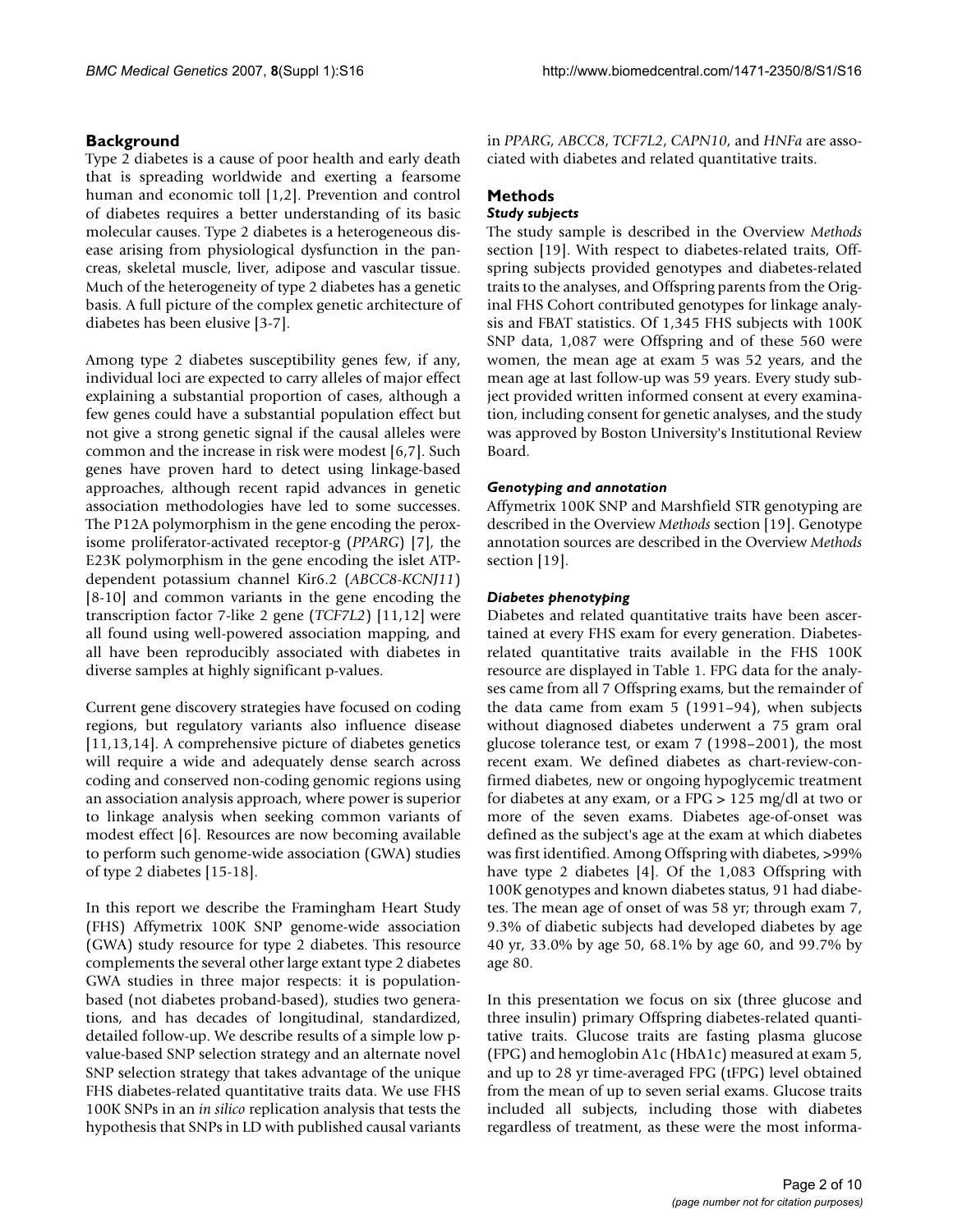| Trait                                          | Number of<br>traits | <b>Offspring Exam</b><br>Cycle | <b>Cohort Exam</b><br>Cycle | Adiustment *                                      | <b>Number with Genotype</b><br>and Trait Levels $\ddagger$ |
|------------------------------------------------|---------------------|--------------------------------|-----------------------------|---------------------------------------------------|------------------------------------------------------------|
| Fasting plasma glucose (FPG)                   |                     | 5, 7                           |                             | age, age <sup>2</sup> age, age <sup>2</sup> , BMI | 1,027                                                      |
| Hemoglobin AIc (HbAIc)                         |                     | 5, 7                           |                             | age, age <sup>2</sup> age, age <sup>2</sup> , BMI | 623                                                        |
| 28 yr time averaged FPG (tFPG)                 |                     | $I - 7$                        |                             | age, age <sup>2</sup> age, age <sup>2</sup> , BMI | 1,087                                                      |
| Fasting insulin                                |                     | 5, 7                           |                             | age, age <sup>2</sup> age, age <sup>2</sup> , BMI | 982                                                        |
| Homeostasis model insulin resistance (HOMA-IR) |                     |                                |                             | age, age <sup>2</sup> age, age <sup>2</sup> , BMI | 980                                                        |
| 0-120 min insulin sensitivity (ISI 0-120)      |                     |                                |                             | age, age <sup>2</sup> age, age <sup>2</sup> , BMI | 935                                                        |
| Incident type 2 diabetes                       |                     | $1 - 7$                        |                             | age, age <sup>2</sup> age, age <sup>2</sup> , BMI | 91 with diabetes<br>1.083 without diabetes                 |
| Adiponectin                                    |                     |                                |                             | age, age <sup>2</sup> age, age <sup>2</sup> , BMI | 828                                                        |
| Resistin                                       |                     |                                |                             | age, age <sup>2</sup> age, age <sup>2</sup> , BMI | 831                                                        |

| Table 1: Type 2 diabetes-related quantitative traits in 1087 Framingham Offspring Study subjects with 100K genotype data |  |  |
|--------------------------------------------------------------------------------------------------------------------------|--|--|
|--------------------------------------------------------------------------------------------------------------------------|--|--|

\* Traits were modeled as log(trait value) in sex-specific models. Residuals from these models were tested as quantitative traits associated with SNP genotype, and ranked

residuals were used in linkage analyses. † For traits with data at both exams 5 and 7, numbers are given for subjects with data at exam 5

tive subjects with respect to hyperglycemia. Subjects with diabetes had the highest glucose values when subjects were ranked with respect to any glucose trait; those on treatment had the highest values. The three insulin traits are fasting insulin, homeostasis model-assessed insulin resistance (HOMA-IR), and Gutt's 0–120 min insulin sensitivity index (ISI\_0-120) measured at exam 5. Subjects with insulin-treated diabetes were removed from all insulin trait analyses, as we had no information on insulin dose and so measured insulin values were confounded by insulin treatment [20-22]. We also analyzed incident diabetes from first exam through last follow-up. We previously have described FHS laboratory methods for these diabetes-related quantitative traits [4,23-25]. In addition to glucose and insulin traits, levels of adiponectin and resistin are available in the FHS dbGaP resource. Plasma adiponectin and resistin concentrations were measured using a commercial ELISA (R&D Systems, Minneapolis, MN); inter- and intra-assays CVs were 5.3%–9.6% for adiponectin and 7.6%–10.5% for resistin.

#### *SNP prioritization*

We used two approaches to prioritize SNPs potentially associated with diabetes or diabetes related traits. In the first, we simply ordered SNPs from lowest to highest pvalue for association with one or more of the six primary glucose and insulin traits. We also ordered SNPs or Marshfield STRS by highest to lowest LOD score for linkage to one or more of the six primary traits, and present LOD scores > 2.0. In an alternative SNP prioritization strategy, we selected SNPs associated with multiple-related traits. In this approach, we selected SNPs with consistent nominal associations ( $p < 0.01$  in GEE or FBAT) with all three glucose traits OR all three insulin-related traits OR (two glucose and two insulin traits). Among these we used extent of LD to select a non-redundant set of SNPs; when several were perfect proxies for each other ( $r^2 \ge 0.8$ ) only one SNP was selected, based on the highest genotyping call rate.

#### *Statistical analysis*

The general statistical methods for linkage and GWA analyses are described in the Overview *Methods* [19]. For diabetes-related quantitative traits we used additive GEE and FBAT models, testing associations between SNP genotypes and age-age2-sex-adjusted residual trait values. We kept 70,987 SNPs in the analyses that were on autosomes, had genotypic call rates  $\geq 80\%$ , HWE p  $\geq 0.001$  and MAF  $\geq 10\%$ .

We tested association of 100K SNPs with incident type 2 diabetes in two additional models using the same adjustment strategy. First, Martingale residuals were created to measure the age-of-onset of type 2 diabetes; residuals were analyzed with FBAT [26]. Individuals with lower values of this 'martingale residual' trait developed diabetes at younger ages, and those with the highest values had been observed for the longest time without development of diabetes [27]. Second, we used a Cox proportional hazard survival analysis with robust covariance estimates in order to find SNPs associated with development of diabetes over all seven exams [28].

#### **Results**

Diabetes-related quantitative traits available in the FHS 100K SNP resource are listed in Table 1 and posted on the NCBI web site [29]. Each trait is available as an age-age<sup>2</sup>adjusted or age-age2-BMI-adjusted residuals from sex-specific models. In this analysis we only consider the ageage2-adjusted traits. Among these, the following were the primary traits used in this analysis: exam 5 fasting plasma glucose (FPG; n with data =  $1,027$ ; mean, SD 99, 24.7 mg/ dl); exam 5 HbA1c (n = 623; 5.28, 0.9%); 28-year time averaged FPG (tFPG; n = 1,087; 98, 16.2 mg/dl); exam 5 fasting insulin (n = 982; 30.1, 16.4 uU/ml); exam 5 HOMA-IR (n = 980; 7.8, 7.3 units); and the 0–120 min insulin sensitivity index (ISI\_0-120; n = 935; 26.1, 7.6 mg·l2/mmol·mU·min). Among 1,087 Offspring with 100K SNP data there were 91 cases of type 2 diabetes.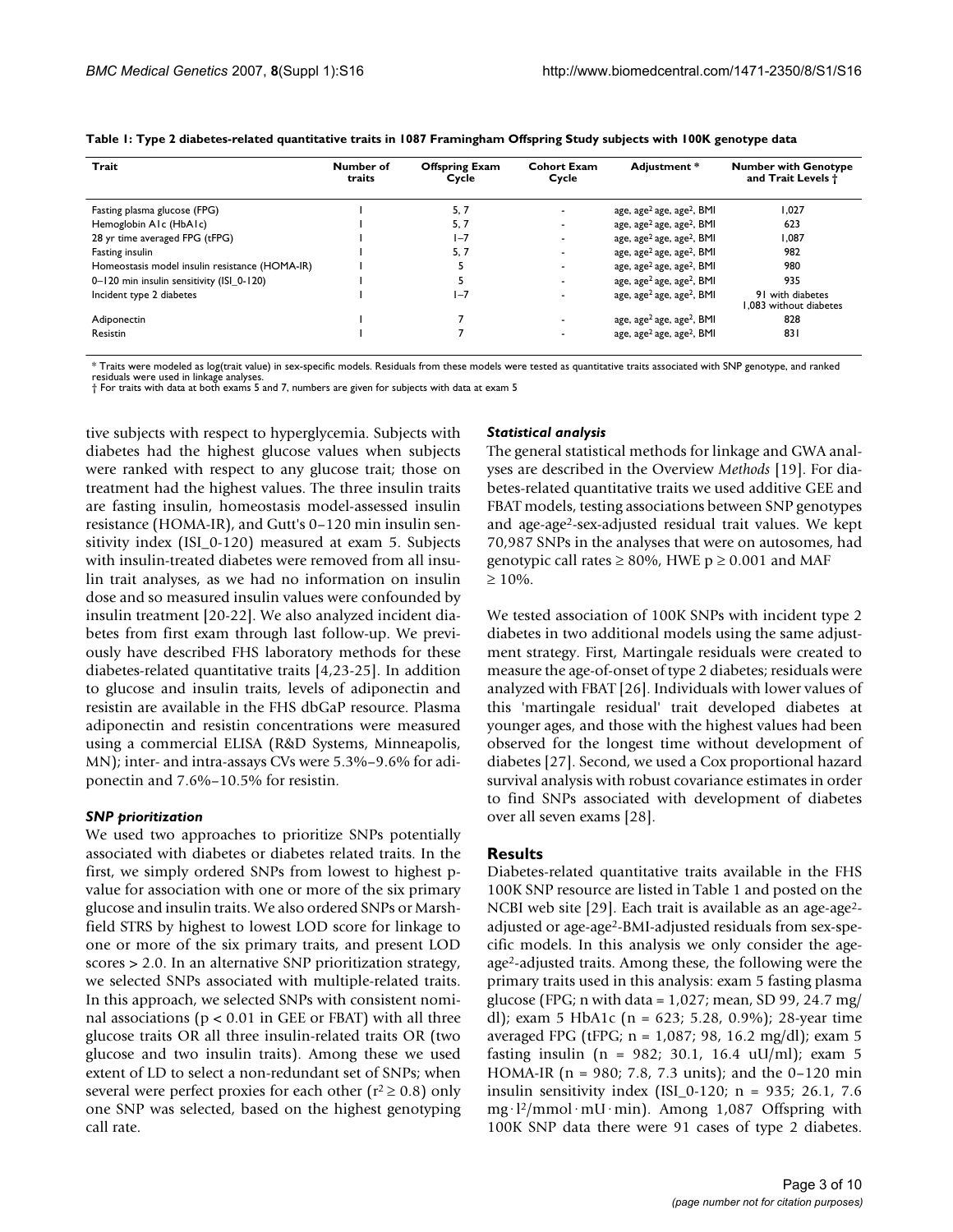Additional diabetes-related quantitative traits not used in this analysis but that are available in the FHS 100K SNP dbGaP resource include, at exam 7: FPG (n = 987; 103, 26 mg/dl); fasting insulin (n = 999; 15.8, 12.8 uU/ml); HOMA-IR (n = 969; 4.2, 4.1 units); HbA1c (n = 893; 5.59, 0.97%); resistin (n = 831; 14.5, 7.4 ng/dl); adiponectin (n  $= 828$ ; 9.9, 6.2 ng/dl).

The six primary quantitative traits had significant associations with 415 SNPs in GEE models and 242 SNPs in FBAT models, using p-value < 0.001, and only considering SNPs with call rate  $\geq 0.80$ , HWE p-value  $\geq 0.001$ , and MAF  $\geq$  10%. Additionally, there were 91 significant associations with incident diabetes in the survival analyses and 42 significant associations with age-of-onset in FBAT, representing 128 non-overlapping SNPs. The 25 SNPs with lowest p-values in GEE or FBAT models, and LOD scores > 2.0 in linkage analyses, are displayed in Table 2. After accounting for the overlap between sets of significant associations, 736 non-overlapping SNPs were identified by the p-value approach for SNP prioritization.

The FHS has multiple measures of diabetes-related quantitative traits. We used a multiple-related trait approach in a strategy different from prioritizing SNPs based solely on small p-values. This approach yielded 203 SNPs associated with multiple traits. Of these, 53 were also associated with incident diabetes ( $p < 0.01$  by GEE or FBAT). We defined redundant SNPs as those in LD with *r*2 >= 0.80 to select 168 non-redundant SNPs associated with multiple traits; 42 of these non-redundant SNPs also were associated with incident diabetes (Table 3). Examination of the multiple trait-based approach revealed 1) consistent associations of traits with SNPs that were in LD (providing reassurance that the signal was due to an association of traits with a particular genomic region rather than to technical error); 2) several putative associations of traits with SNPs in the same gene but not in perfect LD (suggesting that the association signal may be due to a functional role of that gene rather than a statistical fluctuation); and 3) associations of traits with SNPs in a variety of novel but plausible biological candidate genes.

We used the UCSC Genome Browser ([http://](http://genome.ucsc.edu/) [genome.ucsc.edu/;](http://genome.ucsc.edu/) accessed September 2006) to annotate SNP details [30,31]. Of the 823 (736 + 203; 116 overlapped) SNPs identified by both prioritization methods without removing SNPs in LD (*r*2 >= 0.80), 304 (36.9%) were in genes, 173 (21%) were within 60 kb of a known gene and 5 (0.61%) were coding. For comparison, of the 70,987 SNPs included in this analysis, 25,916 (36.5%) were in genes, 14,333 (20.2%) were within 60 kb of a known gene and 421 (0.59%) were coding.

Some SNPs had p-values < 0.001 overlapping more than one analytical method. For instance, 18 SNPs were associated at  $p < 0.001$  with at least one quantitative trait in both the GEE and the FBAT analyses. For incident diabetes, 5 SNPs were associated with diabetes survival in the Cox models and with age-of-onset in the FBAT analyses.

We used the FHS 100K array data to verify, *in silico*, replicated associations of reported diabetes candidate genes (Table 4). We found 7 SNPs in or near *TCF7L2*. One 100K SNP (rs7100927) was in moderate LD ( $r^2 = 0.5$ ) with *TCF7L2*-associated SNP rs7903146 and was nominally associated with a 56% increased relative risk of diabetes (p  $= 0.007$ ) and with tFPG (GEE p  $= 0.03$ ). We found 6 SNPs in or near *ABCC8*, but no SNPs in strong LD with *ABCC8* A1369S (rs757110) or *KCNJ11* E23K (rs5219), and thus could not replicate these associations. One 100K SNP (rs878208) ~25 kb upstream of *ABCC8* showed nominal association with risk of diabetes, but it was not in LD with rs757110 in *ABCC8* ( $r^2$  = 0.04). We found 15 SNPs in or near *PPARG*, but none were associated with diabetes. Four SNPs were associated ( $p < 0.05$ ) with quantitative traits but were not in LD  $(r^2 < 0.03)$  with *PPARG* P12A (rs1801282), the variant previously associated with type 2 diabetes [7]. We found no polymorphic (MAF  $> 1\%$ ) 100K SNPs in, near, or in LD with *CAPN10* or *HNFA*.

We also assessed our approach for confirmation of 4 SNPs associated with FPG reported on the Boston University Department of Genetics and Genomics public site [http://](http://gmed.bu.edu/about/index.html) [gmed.bu.edu/about/index.html](http://gmed.bu.edu/about/index.html) that displays selected associations with FHS 100K data. We found no association (all p-values > 0.6) of incident diabetes or levels of FPG with SNPs rs10495355, rs9302082, rs10483948, or rs1148509.

# **Discussion and conclusion**

In this paper we describe the characteristics and initial GWA results for type 2 diabetes and related quantitative traits in the FHS 100K SNP resource. Over 1000 men and women from a community-based sample have detailed linkage and association of diabetes-related phenotypes and 100K dense array SNP results available on the web. About 0.3%–0.6% of SNPs in the 100K array with MAF > 10% are associated at p < 0.001 with six diabetes-related quantitative traits or with incident type 2 diabetes. A similar proportion of SNPs in the array (0.21%) are associated with multiple related diabetes traits. These several hundred SNPs likely contain more false positive than true positive associations with diabetes and related traits, however, they offer logical next targets for the follow-up replication studies in independent samples necessary to resolve true diabetes risk genes. The FHS 100K data replicate the otherwise widely-replicated *TCF7L2* association with diabetes [11,12,32-40] in an *in silico* analysis.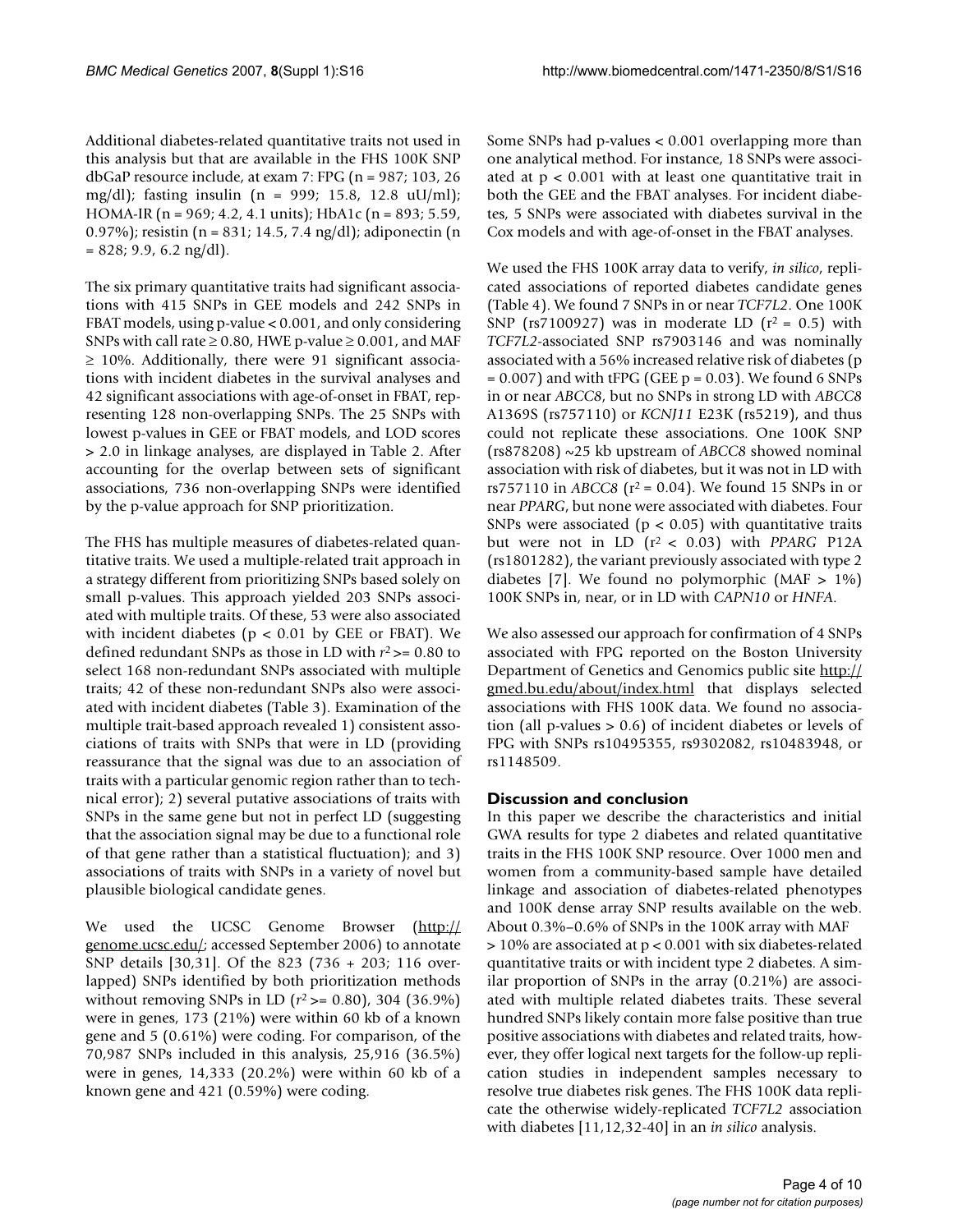|                 | No. Trait                  | <b>SNP</b> | Chr            |           | Physical position GEE or Cox p-value FBAT p-value Known Genes |        |                    |
|-----------------|----------------------------|------------|----------------|-----------|---------------------------------------------------------------|--------|--------------------|
|                 | 2a. Ordered by GEE p-value |            |                |           |                                                               |        |                    |
| T               | tFPG                       | rs2722425  | 8              | 40603396  | 0.00000002                                                    | 0.0047 | ZMAT4              |
| $\mathbf{2}$    | Incident DM                | rs10497721 | $\overline{2}$ | 192739868 | 0.0000007                                                     | 0.0346 | TMEFF <sub>2</sub> |
| 3               | Fasting Insulin            | rs2877832  | 4              | 26870017  | 0.000002                                                      | 0.0770 |                    |
| 4               | <b>HOMA-IR</b>             | rs2877832  | 4              | 26870017  | 0.000003                                                      | 0.0918 |                    |
| 5               | tFPG                       | rs10510634 | 3              | 30321972  | 0.000005                                                      | 0.0516 |                    |
| 6               | <b>FPG</b>                 | rs180730   | 4              | 122159395 | 0.000005                                                      | 0.0374 | PRDM5              |
| 7               | tFPG                       | rs180730   | 4              | 122159395 | 0.000006                                                      | 0.0252 | PRDM5              |
| 8               | tFPG                       | rs7731657  | 5              | 129971218 | 0.000007                                                      | 0.0015 |                    |
| 9               | HbAlc                      | rs10486607 | $\overline{7}$ | 28957729  | 0.000008                                                      | 0.0440 | <b>CPVL</b>        |
| $\overline{10}$ | ISI 0-120                  | rs2066219  | 3              | 68428665  | 0.000009                                                      | 0.0245 |                    |
| П               | <b>FPG</b>                 | rs2722425  | 8              | 40603396  | 0.000009                                                      | 0.0998 | ZMAT4              |
| 12              | Incident DM                | rs2195499  | $\overline{2}$ | 41778050  | 0.000011                                                      | 0.3860 |                    |
| 13              | Incident DM                | rs830604   | 3              | 71673037  | 0.000014                                                      | 0.5914 | <b>FOXPI</b>       |
| 4               | <b>FPG</b>                 | rs2377689  | $\overline{2}$ | 106924358 | 0.000017                                                      | 0.0015 | ST6GAL2            |
| 15              | Incident DM                | rs931567   | 3              | 31410581  | 0.000018                                                      | 0.0095 |                    |
| 16              | <b>FPG</b>                 | rs10494331 | T              | 156395176 | 0.000019                                                      | 0.0369 | <b>APCS</b>        |
| 17              | tFPG                       | rs7147624  | 4              | 64935378  | 0.000019                                                      | 0.0201 | FUT8               |
| 18              | tFPG                       | rs931567   | 3              | 31410581  | 0.000019                                                      | 0.0189 |                    |
| 19              | Incident DM                | rs10511182 | 3              | 102255525 | 0.000020                                                      | 0.0510 |                    |
| 20              | <b>FPG</b>                 | rs337112   | 5              | 122556671 | 0.000022                                                      | 0.0148 |                    |
| 21              | ISI_0-120                  | rs9319109  | 13             | 84510270  | 0.000025                                                      | 0.0048 |                    |
| 22              | <b>HOMA-IR</b>             | rs1927384  | 13             | 101943751 | 0.000026                                                      | 0.0059 |                    |
| 23              | ISI_0-120                  | rs7139897  | 3              | 107879625 | 0.000026                                                      | 0.0033 |                    |
| 24              | HbAlc                      | rs721346   | П              | 103242667 | 0.000027                                                      | 0.5054 | <b>PDGFD</b>       |
| 25              | <b>HOMA-IR</b>             | rs300703   | $\overline{2}$ | 229416    | 0.000027                                                      | 0.1086 | SH3YLI             |

**Table 2: Twenty five lowest p-values from GEE and FBAT models and LOD scores > 2 for 100K SNPs and FHS diabetes-related quantitative traits**

**2b. Ordered by FBAT p-value**

| T               | HbAlc           | rs7719971  | 5              | 119990475 | 0.0324 | 0.00002 |                    |
|-----------------|-----------------|------------|----------------|-----------|--------|---------|--------------------|
| $\overline{2}$  | <b>HOMA-IR</b>  | rs10425253 | $ 9\rangle$    | 36038375  | 0.0005 | 0.00002 |                    |
| 3               | <b>HOMA-IR</b>  | rs10511886 | 9              | 31826555  | 0.0933 | 0.00002 |                    |
| $\overline{4}$  | Incident DM     | rs256962   | 5              | 114970610 | 0.0030 | 0.00002 | TICAM <sub>2</sub> |
| 5               | Fasting Insulin | rs10494321 | $\mathbf{I}$   | 154721517 | 0.0029 | 0.00002 | <b>KIRREL</b>      |
| 6               | Incident DM     | rs1549415  | 8              | 120252290 | 0.0332 | 0.00002 |                    |
| $\overline{7}$  | <b>FPG</b>      | rs6910169  | 6              | 112990680 | 0.0062 | 0.00003 |                    |
| 8               | HbAIc           | rs2400207  | 5 <sup>1</sup> | 145360290 | 0.0305 | 0.00003 | SH3RF2             |
| 9               | HbAIc           | rs991672   | 5              | 120002649 | 0.0272 | 0.00003 |                    |
| $\overline{10}$ | ISI 0-120       | rs633082   | 9              | 107992360 | 0.0068 | 0.00004 |                    |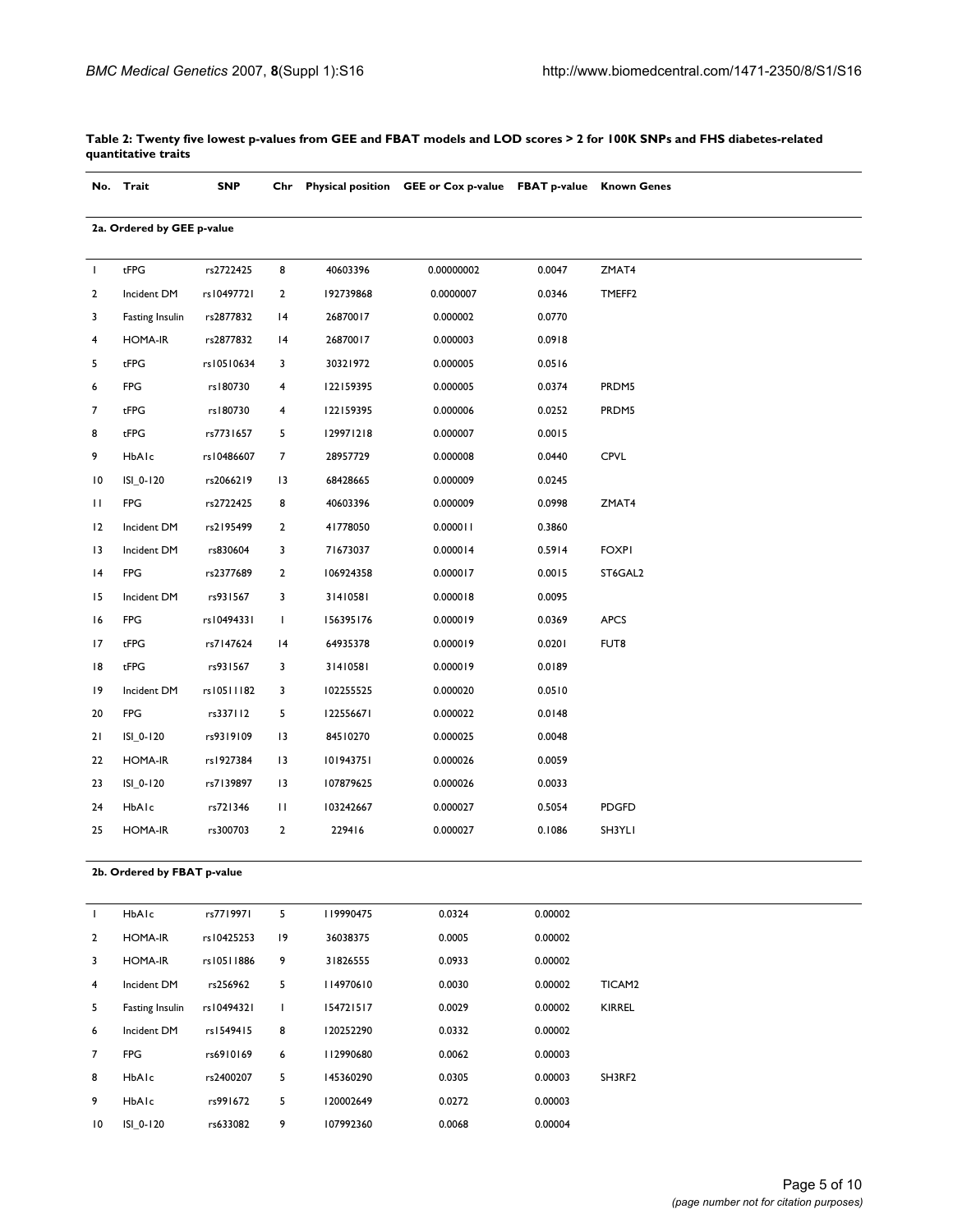| П  | tFPG            | rs10496802 | $\overline{2}$ | 139478604 | 0.0172 | 0.00004 |              |
|----|-----------------|------------|----------------|-----------|--------|---------|--------------|
| 12 | <b>FPG</b>      | rs7684538  | 4              | 96725483  | 0.0202 | 0.00005 | UNC5C        |
| 13 | Fasting Insulin | rs963328   |                | 209426056 | 0.2949 | 0.00005 | <b>FLVCR</b> |
| 4  | Incident DM     | rs2432961  | 8              | 120266196 | 0.0069 | 0.00005 |              |
| 15 | Incident DM     | rs2468168  | 8              | 120238819 | 0.0426 | 0.00006 | COLEC10      |
| 16 | ISI 0-120       | rs6594987  | 5              | 116256211 | 0.1298 | 0.00006 |              |
| 17 | <b>HOMA-IR</b>  | rs10511885 | 9              | 31821043  | 0.1250 | 0.00007 |              |
| 18 | tFPG            | rs10487976 | 7              | 122429976 | 0.0076 | 0.00007 | SLC13A1      |
| 19 | $t$ FPG         | rs2204295  | 7              | 122432041 | 0.0060 | 0.00007 | SLC13A1      |
| 20 | HbAlc           | rs9325002  | 5              | 145406441 | 0.0295 | 0.00007 | SH3RF2       |
| 21 | HbAlc           | rs1365371  | 8              | 129018405 | 0.0298 | 0.00007 |              |
| 22 | <b>HOMA-IR</b>  | rs2020362  | 19             | 36033107  | 0.0016 | 0.00009 |              |
| 23 | Incident DM     | rs1489092  | 3              | 76204196  | 0.0535 | 0.00010 |              |
| 24 | ISI 0-120       | rs2942321  | 5              | 19365227  | 0.4753 | 0.00010 |              |
| 25 | ISI 0-120       | rs10501828 | $\mathbf{H}$   | 94883857  | 0.0067 | 0.00010 |              |
|    |                 |            |                |           |        |         |              |

**Table 2: Twenty five lowest p-values from GEE and FBAT models and LOD scores > 2 for 100K SNPs and FHS diabetes-related quantitative traits** *(Continued)*

**2c. LOD > 2, Ordered by Lod Score**

| No.             | Trait              | SNP or STR Chr |                | <b>Physical position</b> | Marshfield cM | Max LOD |                                  | <b>Physical position</b>                |
|-----------------|--------------------|----------------|----------------|--------------------------|---------------|---------|----------------------------------|-----------------------------------------|
|                 |                    |                |                |                          |               |         | Lower bound<br>where $LOD = 1.5$ | <b>Upper bound where</b><br>$LOD = 1.5$ |
| $\mathbf{I}$    | <b>FPG</b>         | rs1890843      | $\mathbf{I}$   | 207225242                | 230.9         | 3.64    | 205357346                        | 209935673                               |
| $\overline{2}$  | HbAlc              | rs1463697      | 3              | 195278503                | 217.5         | 3.16    | 191762568                        | 197963623                               |
| 3               | <b>HOMA-IR</b>     | rs10513843     | 3              | 190998205                | 209.4         | 3.08    | 188644318                        | 193634077                               |
| 4               | Fasting<br>insulin | rs4803953      | 19             | 51650847                 | 70.1          | 2.98    | 43726908                         | 56203682                                |
| 5               | HbAlc              | rs10510060     | 10             | 121853460                | 139.9         | 2.41    | 119524854                        | 125827901                               |
| 6               | <b>HOMA-IR</b>     | rs10500300     | 9              | 53439815                 | 73.3          | 2.36    | 42063572                         | 57117898                                |
| 7               | tFPG               | rs2837076      | 21             | 39850406                 | 38.7          | 2.36    | 34879124                         | 41000937                                |
| 8               | HbAlc              | rs10497392     | $\overline{2}$ | 174176465                | 177.5         | 2.30    | 153549351                        | 177629785                               |
| 9               | tFPG               | rs876362       | $\overline{2}$ | 80327060                 | 102.6         | 2.29    | 70585709                         | 112151653                               |
| $\overline{10}$ | Fasting<br>insulin | rs10513860     | $\overline{3}$ | 191902243                | 212.8         | 2.21    | 187447466                        | 196384998                               |
| $\mathbf{H}$    | <b>FPG</b>         | rs1882347      | $\overline{2}$ | 164233821                | 167.3         | 2.20    | 146837297                        | 171264176                               |
| 12              | <b>FPG</b>         | rs10512296     | 9              | 102073227                | 108.4         | 2.15    | 91062454                         | 107815119                               |
| $\overline{13}$ | tFPG               | ATA20G07       | 5              | 180431                   | 0.0           | 2.10    | 180431                           | 2855065                                 |
| 4               | tFPG               | rs2444962      | 15             | 31214059                 | 24.7          | 2.05    | 23732660                         | 35462954                                |
| 15              | HbAlc              | rs10494382     | T              | 159838765                | 175.2         | 2.03    | 157467831                        | 200055293                               |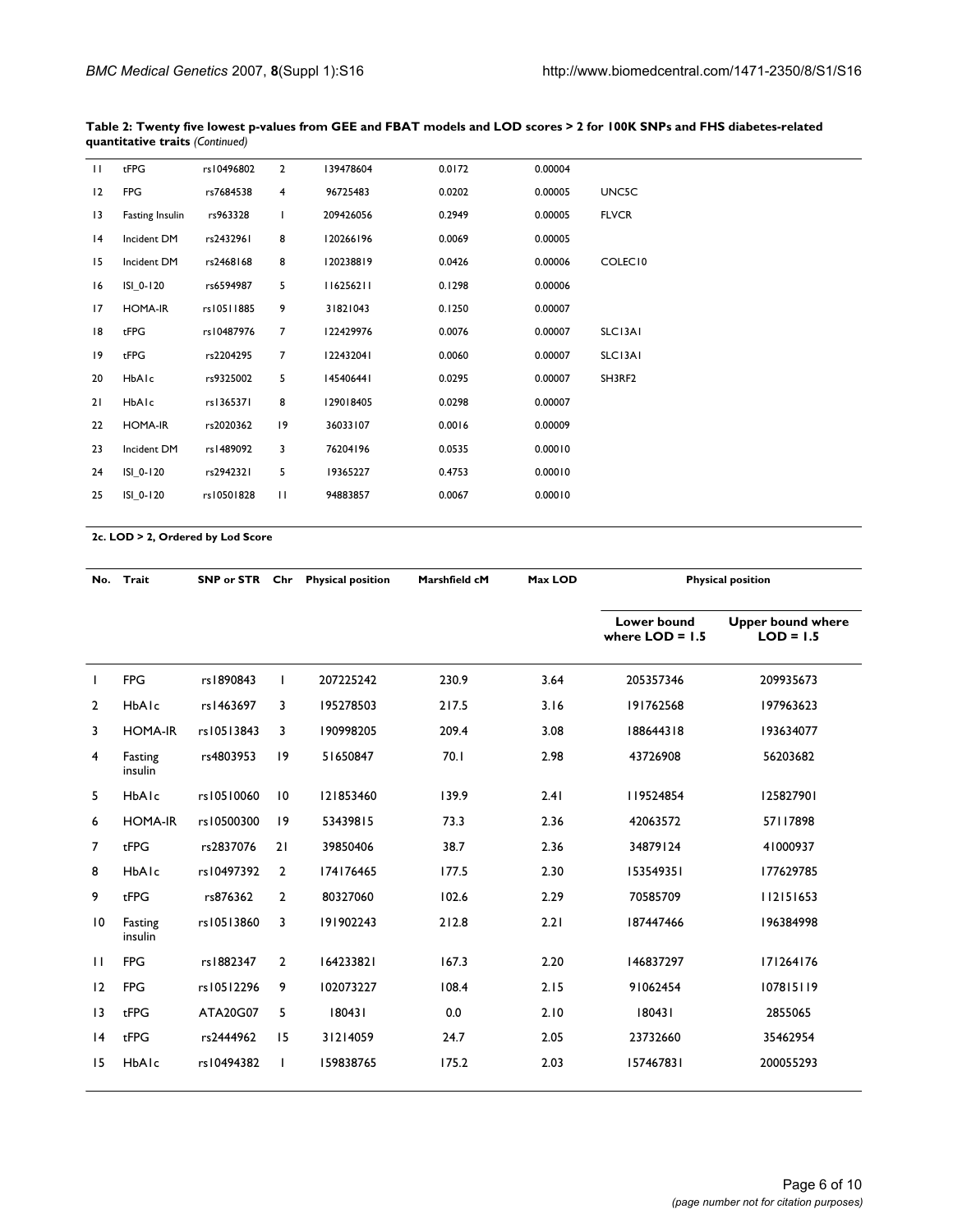| No.            | Chr             | <b>SNP</b> | N other<br><b>SNPs</b><br>with $r^2$<br>0.8 | Minor<br><b>Allele</b><br>A/G/T/<br>c | <b>MAF</b> | Gene*              | Gene<br><b>Position</b> | <b>GEE Mean p-value</b>       |                        | <b>FBAT Mean p-</b><br>value                 |                               | Cox p-<br>value | Minor<br><b>Allele</b><br>Cox<br><b>HR</b> for<br>DM | <b>FBAT</b><br><b>DM</b><br>Incidence<br>p-value |
|----------------|-----------------|------------|---------------------------------------------|---------------------------------------|------------|--------------------|-------------------------|-------------------------------|------------------------|----------------------------------------------|-------------------------------|-----------------|------------------------------------------------------|--------------------------------------------------|
|                |                 |            |                                             |                                       |            |                    |                         | 3<br><b>Glucose</b><br>Traits | 3<br>Insulin<br>Traits | $\overline{\mathbf{3}}$<br>Glucose<br>Traits | 3<br>Insulin<br><b>Traits</b> |                 |                                                      |                                                  |
| $\mathbf{I}$   | 12              | rs1368254  | 135                                         | G                                     | 48.3%      | LOC387882          | Near                    | 0.02                          | 0.001                  | 0.01                                         | 0.007                         | 0.007           | 0.67                                                 | 0.0008                                           |
| $\overline{2}$ | 12              | rs10506806 | 76                                          | T.                                    | 29.7%      |                    | Out                     | 0.003                         | 0.03                   | 0.01                                         | 0.01                          | 0.02            | 0.65                                                 | 0.004                                            |
| 3              | $\overline{2}$  | rs10496417 | 74                                          | Α                                     | 34.5%      | SLC5A7             | Near                    | 0.01                          | 0.003                  | 0.04                                         | 0.02                          | 0.007           | 1.58                                                 | 0.11                                             |
| 4              | 8               | rs10503835 | 8                                           | C                                     | 21.9%      | <b>HMBOX1</b>      | In                      | 0.004                         | 0.03                   | 0.03                                         | 0.008                         | 0.005           | 0.59                                                 | 0.03                                             |
| 5              | 5               | rs459743   | 83                                          | C                                     | 16.9%      |                    | Out                     | 0.009                         | 0.009                  | 0.03                                         | 0.02                          | 0.002           | 0.42                                                 | 0.012                                            |
| 6              | $\overline{10}$ | rs1879316  | 55                                          | A                                     | 13.5%      | <b>RASGEFIA</b>    | Near                    | 0.004                         | 0.001                  | 0.18                                         | 0.07                          | 0.009           | 0.45                                                 | 0.48                                             |
| $\overline{7}$ | $\overline{1}$  | rs2066219  | 79                                          | G                                     | 23.0%      |                    | Out                     | 0.005                         | 0.0009                 | 0.22                                         | 0.08                          | 0.009           | 0.59                                                 | 0.22                                             |
| 8              | $\overline{7}$  | rs10487974 | П                                           | A                                     | 36.9%      | SLC13A1            | Near                    | 0.02                          | 0.08                   | 0.002                                        | 0.02                          | 0.001           | 0.58                                                 | 0.001                                            |
| 9              | 3               | rs1878175  | 54                                          | G                                     | 11.2%      |                    | Out                     | 0.003                         | 0.003                  | 0.39                                         | 0.02                          | 0.003           | 0.36                                                 | 0.12                                             |
| 10             | 3               | rs697957   | 32                                          | т                                     | 25.2%      | CD47               | Near                    | 0.005                         | 0.03                   | 0.03                                         | 0.03                          | 0.001           | 1.65                                                 | 0.02                                             |
| п              | $\mathbf{I}$    | rs952635   | 9                                           | G                                     | 31.3%      | PDE4B              | In.                     | 0.0007                        | 0.009                  | 0.06                                         | 0.41                          | 0.001           | 0.56                                                 | 0.16                                             |
| 12             | 3               | rs10512839 | 77                                          | C                                     | 25.9%      | CPNE4              | In.                     | 0.02                          | 0.02                   | 0.05                                         | 0.009                         | 0.000           | 1.78                                                 | 0.03                                             |
| 13             | 12              | rs4767161  | 84                                          | A                                     | 13.3%      | RBM19              | In                      | 0.19                          | 0.05                   | 0.01                                         | 0.002                         | 0.15            | 0.63                                                 | 0.0014                                           |
| 4              | $\mathbf{2}$    | rs1073893  | 27                                          | Α                                     | 17.7%      | FLJ32745           | In                      | 0.008                         | 0.16                   | 0.003                                        | 0.06                          | 0.18            | 0.75                                                 | 0.0008                                           |
| 15             | 16              | rs10500547 | 133                                         | G                                     | 16.3%      | AB051533           | In                      | 0.07                          | 0.06                   | 0.03                                         | 0.003                         | 0.21            | 1.29                                                 | 0.002                                            |
| 16             | 3               | rs1489100  | 29                                          | G                                     | 41.0%      |                    | Out                     | 0.01                          | 0.06                   | 0.004                                        | 0.16                          | 0.09            | 0.75                                                 | 0.0015                                           |
| 17             | $\overline{2}$  | rs2367204  | 73                                          | G                                     | 47.4%      | <b>IMMT</b>        | In                      | 0.007                         | 0.006                  | 0.27                                         | 0.05                          | 0.001           | 1.58                                                 | 0.03                                             |
| 8              | 4               | rs10489088 | 71                                          | C                                     | 12.7%      |                    | Out                     | 0.24                          | 0.22                   | 0.01                                         | 0.001                         | 0.35            | 1.22                                                 | 0.005                                            |
| 9              | 20              | rs6093416  | 86                                          | A                                     | 14.0%      | <b>TOPI</b>        | Near                    | 0.01                          | 0.003                  | 0.22                                         | 0.12                          | 0.00            | 0.35                                                 | 0.02                                             |
| 20             | 5               | rs871853   | 4                                           | G                                     | 41.5%      | CPLX2              | In                      | 0.10                          | 0.68                   | 0.001                                        | 0.02                          | 0.36            | 1.15                                                 | 0.0003                                           |
| 21             | $\overline{7}$  | rs1355037  | 156                                         | C                                     | 23.4%      | <b>ZPBP</b>        | In                      | 0.29                          | 0.07                   | 0.05                                         | 0.001                         | 0.32            | 1.18                                                 | 0.006                                            |
| 22             | 8               | rs4418368  | 82                                          | T.                                    | 36.1%      | DLGAP2             | In.                     | 0.08                          | 0.08                   | 0.03                                         | 0.008                         | 0.27            | 1.18                                                 | 0.004                                            |
| 23             | 4               | rs10516471 | 26                                          | G                                     | 43.6%      | PPP3CA             | In                      | 0.006                         | 0.12                   | 0.02                                         | 0.10                          | 0.04            | 0.70                                                 | 0.007                                            |
| 24             | 17              | rs2322969  | 158                                         | C                                     | 46.6%      |                    | Out                     | 0.18                          | 0.006                  | 0.08                                         | 0.02                          | 0.04            | 1.34                                                 | 0.003                                            |
| 25             | 4               | rs1395114  | 28                                          | A                                     | 19.3%      | BX537758           | In                      | 0.004                         | 0.17                   | 0.01                                         | 0.22                          | 0.001           | 1.79                                                 | 0.02                                             |
| 26             | $\overline{7}$  | rs711517   | 88                                          | G                                     | 18.4%      |                    | Out                     | 0.02                          | 0.008                  | 0.26                                         | 0.05                          | 0.000           | 1.86                                                 | 0.17                                             |
| 27             | $\overline{10}$ | rs332148   | 80                                          | т                                     | 18.5%      | WAC                | In                      | 0.02                          | 0.01                   | 0.18                                         | 0.09                          | 0.004           | 0.46                                                 | 0.03                                             |
| 28             | 16              | rs2042389  | 136                                         | т                                     | 32.9%      |                    | Out                     | 0.10                          | 0.17                   | 0.07                                         | 0.002                         | 0.003           | 1.54                                                 | 0.05                                             |
| 29             | 16              | rs7186570  | 90                                          | G                                     | 17.2%      | A2BPI              | In                      | 0.34                          | 0.12                   | 0.01                                         | 0.008                         | 0.91            | 1.03                                                 | 0.005                                            |
| 30             | 8               | rs9297181  | 36                                          | A                                     | 19.4%      |                    | Out                     | 0.18                          | 0.08                   | 0.004                                        | 0.08                          | 0.25            | 0.79                                                 | 0.003                                            |
| 31             | 8               | rs540128   | 85                                          | A                                     | 36.2%      | PHLPP              | In                      | 0.38                          | 0.13                   | 0.02                                         | 0.005                         | 0.83            | 0.97                                                 | 0.004                                            |
| 32             | 4               | rs1954673  | 78                                          | A                                     | 26.4%      |                    | Out                     | 0.005                         | 0.008                  | 0.35                                         | 0.43                          | 0.005           | 0.56                                                 | 0.63                                             |
| 33             | $\overline{10}$ | rs10509923 | 154                                         | C                                     | 33.0%      | CSPG6              | Near                    | 0.18                          | 0.002                  | 0.42                                         | 0.03                          | 0.008           | 0.64                                                 | 0.20                                             |
| 34             | 5               | rs861085   | 35                                          | T                                     | 30.6%      | NUDT <sub>12</sub> | Near                    | 0.008                         | 0.48                   | 0.01                                         | 0.28                          | 0.001           | 0.52                                                 | 0.02                                             |
| 35             | $\mathbf{I}$    | rs7531174  | 33                                          | C                                     | 20.6%      | SLC44A3            | In                      | 0.001                         | 0.21                   | 0.09                                         | 0.68                          | 0.001           | 1.72                                                 | 0.09                                             |
| 36             | $\overline{7}$  | rs6949530  | 57                                          | т                                     | 18.8%      | <b>TAS2R16</b>     | Near                    | 0.67                          | 0.83                   | 0.007                                        | 0.005                         | 0.96            | 0.99                                                 | 0.009                                            |
| 37             | 5               | rs2967017  | 137                                         | T.                                    | 45.1%      |                    | Out                     | 0.65                          | 0.15                   | 0.06                                         | 0.003                         | 0.82            | 1.04                                                 | 0.007                                            |
| 38             | 3               | rs729511   | 159                                         | A                                     | 43.8%      | SLC9A9             | In                      | 0.45                          | 0.003                  | 0.14                                         | 0.13                          | 0.03            | 0.70                                                 | 0.008                                            |
| 39             | 9               | rs1060586  | 155                                         | т                                     | 49.3%      | RBM18              | Near                    | 0.16                          | 0.0008                 | 0.67                                         | 0.28                          | 0.00            | 1.60                                                 | 0.99                                             |
| 40             | 17              | rs2190706  | 157                                         | т                                     | 34.2%      |                    | Out                     | 0.48                          | 0.04                   | 0.20                                         | 0.007                         | 0.00            | 1.55                                                 | 0.03                                             |
| 41             | 3               | rs509208   | 31                                          | C                                     | 16.8%      |                    | Out                     | 0.002                         | 0.06                   | 0.64                                         | 0.53                          | 0.01            | 0.51                                                 | 0.63                                             |
| 42             | $\overline{10}$ | rs7089102  | 87                                          | G                                     | 47.2%      |                    | Out                     | 0.04                          | 0.006                  | 0.71                                         | 0.49                          | 0.01            | 1.48                                                 | 0.86                                             |

| Table 3: Forty two (42) SNPs associated with (FPG, HbA1c, and tFPG) OR (fasting insulin, HOMA-IR, and ISI_0-120) OR (any two of |  |  |
|---------------------------------------------------------------------------------------------------------------------------------|--|--|
| either) AND incident DM                                                                                                         |  |  |

\* Gene symbol and position from UCSC Genome Browser (<http://genome.ucsc.edu/>; accessed September 2006); SNPs within 60 kb of a known gene are considered 'Near'.

The FHS 100K SNP data resource has potential value to detect and replicate novel type 2 diabetes susceptibility genes. The 100K SNP array is limited by relatively sparse coverage in some regions, accounting on average for just 30%–40% of the human genome in whites [17,41]. Association with the risk SNP in *TCF7L2* is detectable at p < 0.05, but there are no SNPs in adequate LD with *ABCC8* or *PPARG* to assess replication of causal SNPs in these accepted diabetes susceptibility genes. Thin coverage will be remedied to a large degree by the incipient availability in FHS of Affymetrix 500 k SNP array data as part of the planned FHS SHARe Study. ([http://www.nhlbi.nih.gov/](http://www.nhlbi.nih.gov/meetings/nhlbac/sept06sum.htm) [meetings/nhlbac/sept06sum.htm;](http://www.nhlbi.nih.gov/meetings/nhlbac/sept06sum.htm) accessed September 2006) Our analysis also demonstrates that true positive diabetes susceptibility gene signals are likely to be associated with modest p-values and will remain challenging to detect at the stringent p-values required for GWA studies. The enormous datasets generated by GWA scans have the potential to greatly advance understanding, or conversely to overwhelm the field with false leads. SNP prioritization strategies that leverage the complexity of the diabetes phenotype may offer some advantages over strictly p-value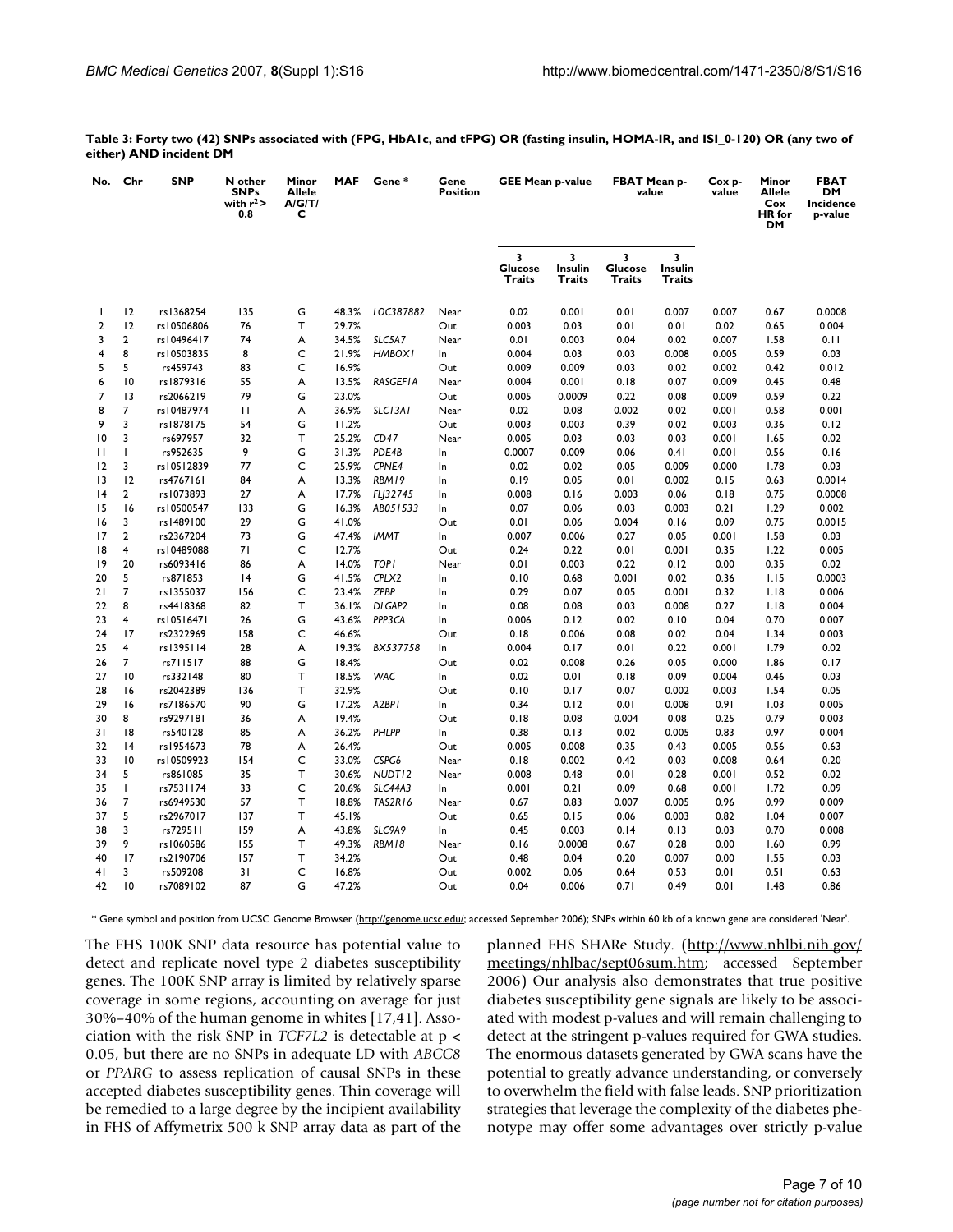| Candidate<br>Gene | Candidate<br><b>SNP</b> | Physical<br><b>Position</b> | <b>FHS 100K</b><br><b>SNP</b> | Physical<br><b>Position</b> | $r^2$ | <b>GEE</b> lowest<br>p-value | <b>GEE Trait</b>   | <b>FBAT Lowest</b><br>p-value | <b>FBAT</b><br>Trait | Cox p-value | <b>Cox HR</b><br>for DM |
|-------------------|-------------------------|-----------------------------|-------------------------------|-----------------------------|-------|------------------------------|--------------------|-------------------------------|----------------------|-------------|-------------------------|
| ABCC8             | rs757110                | 17375053                    | rs878208                      | 17478662                    | 0.04  | 0.05                         | Fasting<br>insulin | 0.12                          | Fasting<br>insulin   | 0.02        | 1.96                    |
|                   |                         |                             | rs722341                      | 17429722                    | 0.05  | 0.11                         | tFPG               | 0.009                         | HbAlc                | 0.70        | 1.09                    |
|                   |                         |                             | rs916829                      | 17397049                    | 0.02  | 0.18                         | Fasting<br>insulin | 0.02                          | Fasting<br>insulin   | 0.47        | 0.84                    |
|                   |                         |                             | rs2283257                     | 17446021                    | 0.03  | 0.23                         | ISI_0-120          | 0.05                          | ISI_0-120            | 0.98        | 0.99                    |
|                   |                         |                             | rs2299641                     | 17397566                    | 0.01  | 0.38                         | Fasting<br>insulin | 0.21                          | ISI_0-120            | 0.19        | 1.24                    |
|                   |                         |                             | rs2190454                     | 17490211                    | 0.01  | 0.35                         | Fasting<br>insulin | 0.25                          | ISI 0-120            | 0.48        | 0.90                    |
| <b>PPARG</b>      | rs1801282               | 12368125                    | rs10510422                    | 12505413                    | 0.00  | 0.003                        | tFPG               | 0.13                          | ISI 0-120            | 0.13        | 3.86                    |
|                   |                         |                             | rs3856808                     | 12505184                    | 0.00  | 0.005                        | tFPG               | 0.17                          | ISI 0-120            | 0.11        | 0.25                    |
|                   |                         |                             | rs10510421                    | 12502242                    | 0.00  | 0.006                        | tFPG               | 0.14                          | ISI_0-120            | 0.12        | 0.26                    |
|                   |                         |                             | rs2938392                     | 12409608                    | 0.03  | 0.007                        | Fasting<br>insulin | 0.14                          | Fasting<br>insulin   | 0.36        | 1.13                    |
|                   |                         |                             | rs709157                      | 12526881                    | 0.00  | 0.05                         | ISI_0-120          | 0.10                          | ISI_0-120            | 0.68        | 0.93                    |
|                   |                         |                             | rs10510418                    | 12363563                    | 0.04  | 0.07                         | Fasting<br>insulin | 0.10                          | ISI_0-120            | 0.46        | 0.89                    |
|                   |                         |                             | rs1801282                     | 12368125                    | 1.00  | 0.07                         | ISI_0-120          | 0.20                          | HbAlc                | 0.89        | 0.96                    |
|                   |                         |                             | rs1899951                     | 12369840                    | 1.00  | 0.11                         | ISI_0-120          | 0.25                          | HbAlc                | 0.86        | 0.96                    |
|                   |                         |                             | rs4135268                     | 12525199                    | 0.01  | 0.11                         | ISI 0-120          | 0.20                          | $t$ FPG              | 0.80        | 0.92                    |
|                   |                         |                             | rs10510417                    | 12352294                    | 0.31  | 0.17                         | ISI 0-120          | 0.45                          | ISI 0-120            | 0.62        | 0.91                    |
|                   |                         |                             | rs2292101                     | 12409901                    | 0.00  | 0.19                         | tFPG               | 0.22                          | Fasting<br>insulin   | 0.08        | 1.62                    |
|                   |                         |                             | rs10510419                    | 12401936                    | 0.01  | 0.26                         | tFPG               | 0.35                          | ISI_0-120            | 0.24        | 1.31                    |
|                   |                         |                             | rs10510410                    | 12321738                    | 0.31  | 0.38                         | FPG                | 0.36                          | Fasting<br>insulin   | 0.88        | 0.97                    |
|                   |                         |                             | rs10510411                    | 12321849                    | 0.31  | 0.40                         | FPG                | 0.39                          | Fasting<br>insulin   | 0.94        | 0.99                    |
|                   |                         |                             | rs10510412                    | 12321962                    | 0.31  | 0.44                         | <b>FPG</b>         | 0.38                          | Fasting<br>insulin   | 0.84        | 1.03                    |
|                   | rs12255372*             | 114798892                   | rs10509967                    | 114685922                   | 0.00  | 0.04                         | HbAlc              | 0.12                          | ISI_0-120            | 0.82        | 0.96                    |
| TCF7L2            | rs7903146*              | 114748339                   | rs7100927                     | 11478603<br>8               | 0.50  | 0.03                         | tFPG               | 0.13                          | tFPG                 | 0.007       | 1.56                    |
|                   |                         |                             | rs10509966                    | 114666170                   | 0.00  | 0.04                         | HbAlc              | 0.07                          | ISI 0-120            | 0.64        | 1.09                    |
|                   |                         |                             | rs10509969                    | 114903549                   | 0.08  | 0.14                         | Fasting<br>insulin | 0.08                          | FPG                  | 0.60        | 0.89                    |
|                   |                         |                             | rs290483                      | II4905204                   | 0.10  | 0.17                         | Fasting<br>insulin | 0.34                          | tFPG                 | 0.93        | 0.99                    |
|                   |                         |                             | rs7917983                     | 114722872                   | 0.09  | 0.27                         | tFPG               | 0.29                          | HbAlc                | 0.17        | 0.82                    |
|                   |                         |                             | rs10509970                    | 114904903                   | 0.05  | 0.32                         | tFPG               | 0.43                          | tFPG                 | 0.51        | 1.14                    |

|  | Table 4: FHS 100K SNP Test of Association with SNPs in Established Candidate Genes for Type 2 Diabetes |  |  |  |
|--|--------------------------------------------------------------------------------------------------------|--|--|--|
|--|--------------------------------------------------------------------------------------------------------|--|--|--|

\* LD betweaen rs12255372 and rs7903146 in HapMap CEU:  $r^2$  = 0.78; Bold =  $r^2$  > = 0.5 or p-value < 0.05

driven approaches. Replication, fine mapping, and functional studies are required to determine which approaches are most efficient and which SNPs are true positive diabetes risk factors. Integration with other GWA scans in similar cohorts will allow *in silico* replication of significant findings, increase power and reveal generalizability.

This report details the FHS contribution to publicly available diabetes-related genetic data. An important key to efficiently and economically achieving adequate power to detect association will be to integrate information from several GWA scans. While several cohorts have been assembled to perform GWA scans in type 2 diabetes, few possess the wealth of longitudinal, multigenerational phenotypic data available in Framingham. The FHS complements extant type 2 diabetes GWA studies. This report guides the way to harness the power of the FHS 100K SNP GWA resource to identify type 2 diabetes susceptibility genes.

#### **Abbreviations**

 $FPG =$  fasting plasma glucose;  $FBAT =$  family-based association test; FHS = Framingham Heart Study; GEE = generalized estimating equations; GWA = Genome-wide association; HbA1c = hemoglobin A1c; HOMA-IR = homeostasis model insulin resistance; HWE = Hardy Weinberg equilibrium; IBD = Identity-by-descent; ISI\_0-  $120 = 0-120$  min insulin sensitivity index; LD = Linkage disequilibrium; LOD = Log odds score; MAF = Minor allele frequency; SNP = Single nucleotide polymorphism;TFPG = 28-yr time-averaged FPG.

### **Authors' contributions**

All authors participated in the design and conduct of the study and edited and approved the final manuscript. JM drafted the manuscript and coordinated the study. JM and CF contributed to FHS diabetes-related phenotyping. JD, AM, and and LAC coordinated the data management and conducted the statistical analyses. CL prepared traits for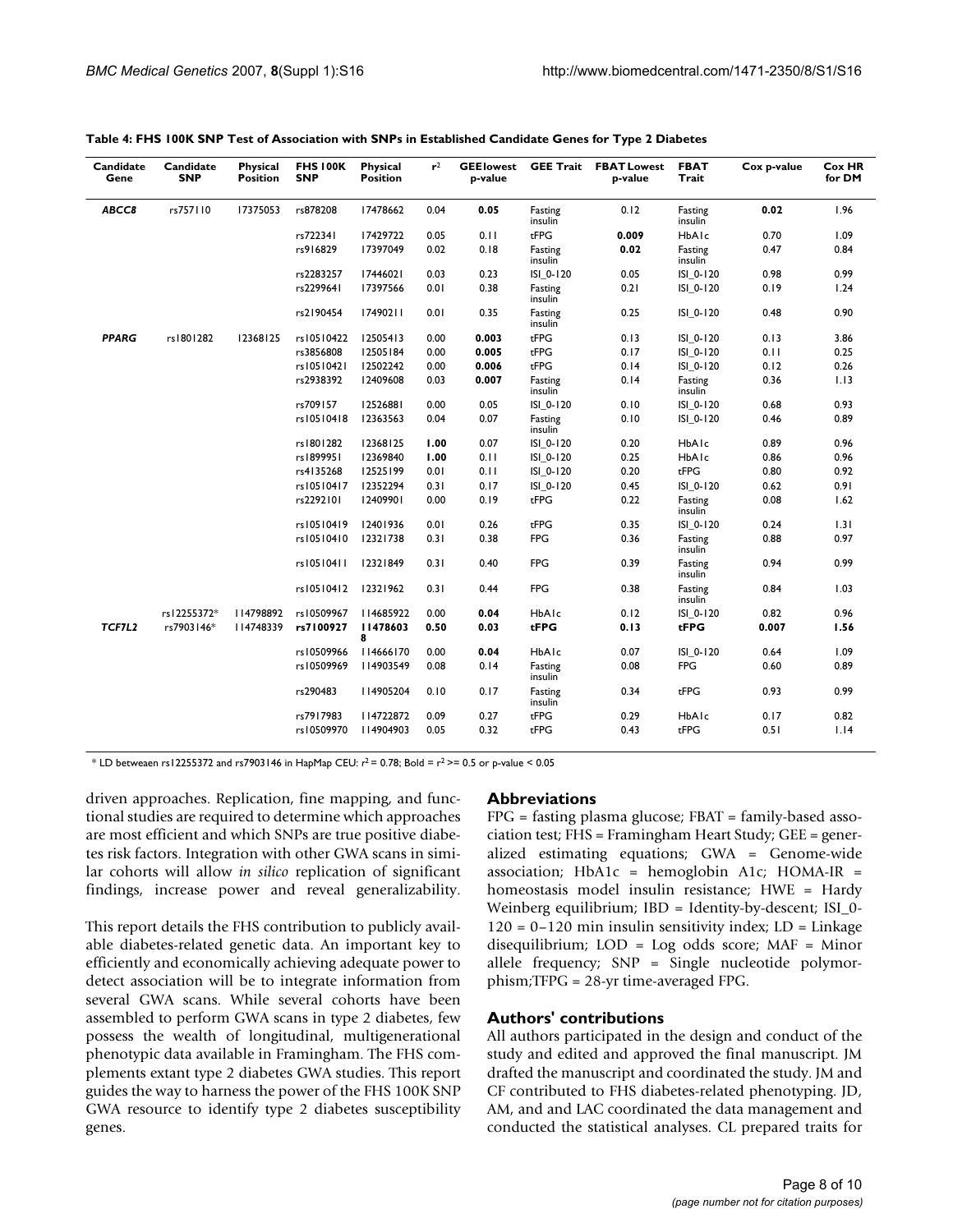analyses. JF contributed the multiple-related traits method for SNP selection and the literature review for Table 4.

# **Acknowledgements and Disclosures**

Supported by the by the National Heart, Lung, and Blood Institute's Framingham Heart Study (Contract No. N01-HC-25195), the Boston University Linux Cluster for Genetic Analysis (LinGA) funded by the NIH NCRR Shared Instrumentation grant (1S10RR163736-01A1), National Center for Research Resources (NCRR) General Clinical Research Center (GCRC) M01-RR-01066, and by an American Diabetes Association Career Development Award to Dr. Meigs. Dr. Meigs currently has research grants from GlaxoSmithKline, Wyeth and Sanofi-aventis, and serves on safety or advisory boards for GlaxoSmithKline, Merck, and Lilly. Dr. Florez is supported by the NIH Research Career Award K23 DK65978-03. The funding bodies had no role in the research design and conduct or the decision to publish this study.

This article has been published as part of *BMC Medical Genetics* Volume 8 Supplement 1, 2007: The Framingham Heart Study 100,000 single nucleotide polymorphisms resource. The full contents of the supplement are available online at<http://www.biomedcentral.com/1471-2350/8?issue=S1>.

# **References**

- 1. King H, Aubert RE, Herman WH: **[Global burden of diabetes,](http://www.ncbi.nlm.nih.gov/entrez/query.fcgi?cmd=Retrieve&db=PubMed&dopt=Abstract&list_uids=9727886) [1995–2025: prevalence, numerical estimates, and projec](http://www.ncbi.nlm.nih.gov/entrez/query.fcgi?cmd=Retrieve&db=PubMed&dopt=Abstract&list_uids=9727886)[tions.](http://www.ncbi.nlm.nih.gov/entrez/query.fcgi?cmd=Retrieve&db=PubMed&dopt=Abstract&list_uids=9727886)** *Diabetes Care* 1998, **21(9):**1414-1431.
- 2. Ritz E, Rychlik I, Locatelli F, Halimi S: **[End-stage renal failure in](http://www.ncbi.nlm.nih.gov/entrez/query.fcgi?cmd=Retrieve&db=PubMed&dopt=Abstract&list_uids=10561134) [type 2 diabetes: A medical catastrophe of worldwide dimen](http://www.ncbi.nlm.nih.gov/entrez/query.fcgi?cmd=Retrieve&db=PubMed&dopt=Abstract&list_uids=10561134)[sions.](http://www.ncbi.nlm.nih.gov/entrez/query.fcgi?cmd=Retrieve&db=PubMed&dopt=Abstract&list_uids=10561134)** *American Journal of Kidney Diseases* 1999, **34(5):**795-808.
- 3. Poulsen P, Kyvik KO, Vaag A, Beck-Nielsen H: **[Heritability of type](http://www.ncbi.nlm.nih.gov/entrez/query.fcgi?cmd=Retrieve&db=PubMed&dopt=Abstract&list_uids=10064092) [II \(non-insulin-dependent\) diabetes mellitus and abnormal](http://www.ncbi.nlm.nih.gov/entrez/query.fcgi?cmd=Retrieve&db=PubMed&dopt=Abstract&list_uids=10064092) [glucose tolerance – a population-based twin study.](http://www.ncbi.nlm.nih.gov/entrez/query.fcgi?cmd=Retrieve&db=PubMed&dopt=Abstract&list_uids=10064092)** *Diabetologia* 1999, **42(2):**139-145.
- 4. Meigs JB, Cupples LA, Wilson PWF: **[Parental transmission of type](http://www.ncbi.nlm.nih.gov/entrez/query.fcgi?cmd=Retrieve&db=PubMed&dopt=Abstract&list_uids=11118026) [2 diabetes mellitus: the Framingham Offspring Study.](http://www.ncbi.nlm.nih.gov/entrez/query.fcgi?cmd=Retrieve&db=PubMed&dopt=Abstract&list_uids=11118026)** *Diabetes* 2000, **49:**2201-2207.
- 5. Florez JC, Hirschhorn J, Altshuler D: **[The inherited basis of diabe](http://www.ncbi.nlm.nih.gov/entrez/query.fcgi?cmd=Retrieve&db=PubMed&dopt=Abstract&list_uids=14527304)[tes mellitus: implications for the genetic analysis of complex](http://www.ncbi.nlm.nih.gov/entrez/query.fcgi?cmd=Retrieve&db=PubMed&dopt=Abstract&list_uids=14527304) [traits.](http://www.ncbi.nlm.nih.gov/entrez/query.fcgi?cmd=Retrieve&db=PubMed&dopt=Abstract&list_uids=14527304)** *Annu Rev Genomics Hum Genet* 2003, **4:**257-291.
- 6. Risch N, Merikangas K: **[The future of genetic studies of complex](http://www.ncbi.nlm.nih.gov/entrez/query.fcgi?cmd=Retrieve&db=PubMed&dopt=Abstract&list_uids=8801636) [human diseases.](http://www.ncbi.nlm.nih.gov/entrez/query.fcgi?cmd=Retrieve&db=PubMed&dopt=Abstract&list_uids=8801636)** *Science* 1996, **273(5281):**1516-1517.
- 7. Altshuler D, Hirschhorn JN, Klannemark M, Lindgren CM, Vohl MC, Nemesh J, Lane CR, Schaffner SF, Bolk S, Brewer C, Tuomi T, Gaudet D, Hudson TJ, Daly M, Groop L, Lander ES: **[The common PPAR](http://www.ncbi.nlm.nih.gov/entrez/query.fcgi?cmd=Retrieve&db=PubMed&dopt=Abstract&list_uids=10973253)**gamma Pro12Ala polymorphism is associated **[decreased risk of type 2 diabetes.](http://www.ncbi.nlm.nih.gov/entrez/query.fcgi?cmd=Retrieve&db=PubMed&dopt=Abstract&list_uids=10973253)** *Nat Genet* 2000, **26(1):**76-80.
- Gloyn AL, Weedon MN, Owen KR, Turner MJ, Knight BA, Hitman G, Walker M, Levy JC, Sampson M, Halford S, McCarthy MI, Hattersley AT, Frayling TM: **[Large-scale association studies of variants in](http://www.ncbi.nlm.nih.gov/entrez/query.fcgi?cmd=Retrieve&db=PubMed&dopt=Abstract&list_uids=12540637) [genes encoding the pancreatic b-cell KATP channel subunits](http://www.ncbi.nlm.nih.gov/entrez/query.fcgi?cmd=Retrieve&db=PubMed&dopt=Abstract&list_uids=12540637) Kir6.2 (KCNJ11) and SUR1 (ABCC8) confirm that the [KCNJ11 E23K variant is associated with type 2 diabetes.](http://www.ncbi.nlm.nih.gov/entrez/query.fcgi?cmd=Retrieve&db=PubMed&dopt=Abstract&list_uids=12540637)** *Diabetes* 2003, **52(2):**568-572.
- Florez JC, Burtt N, de Bakker PIW, Almgren P, Tuomi T, Holmkvist J, Gaudet D, Hudson TJ, Schaffner SF, Daly MJ, Hirschhorn JN, Groop L, Altshuler D: **[Haplotype structure and genotype-phenotype](http://www.ncbi.nlm.nih.gov/entrez/query.fcgi?cmd=Retrieve&db=PubMed&dopt=Abstract&list_uids=15111507) [correlations of the sulfonylurea receptor and the islet ATP](http://www.ncbi.nlm.nih.gov/entrez/query.fcgi?cmd=Retrieve&db=PubMed&dopt=Abstract&list_uids=15111507)[sensitive potassium channel gene region.](http://www.ncbi.nlm.nih.gov/entrez/query.fcgi?cmd=Retrieve&db=PubMed&dopt=Abstract&list_uids=15111507)** *Diabetes* 2004, **53(5):**1360-1368.
- 10. Barroso I, Luan J, Middelberg RPS, Harding A-H, Franks PW, Jakes RW, Clayton D, Schafer AJ, O'Rahilly S, Wareham NJ: **Candidate gene association study in type 2 diabetes indicates a role for genes involved in** β**-cell function as well as insulin action.** *PLoS Biology* 2003, **1(1):**41-55.
- 11. Grant SF, Thorleifsson G, Reynisdottir I, Benediktsson R, Manolescu A, Sainz J, Helgason A, Stefansson H, Emilsson V, Helgadottir A, Styrkarsdottir U, Magnusson KP, Walters GB, Palsdottir E, Jonsdottir T, Gudmundsdottir T, Gylfason A, Saemundsdottir J, Wilensky RL, Reilly MP, Rader DJ, Bagger Y, Christiansen C, Gudnason V, Sigurdsson G,

Thorsteinsdottir U, Gulcher JR, Kong A, Stefansson K: **[Variant of](http://www.ncbi.nlm.nih.gov/entrez/query.fcgi?cmd=Retrieve&db=PubMed&dopt=Abstract&list_uids=16415884) [transcription factor 7-like 2 \(TCF7L2\) gene confers risk of](http://www.ncbi.nlm.nih.gov/entrez/query.fcgi?cmd=Retrieve&db=PubMed&dopt=Abstract&list_uids=16415884) [type 2 diabetes.](http://www.ncbi.nlm.nih.gov/entrez/query.fcgi?cmd=Retrieve&db=PubMed&dopt=Abstract&list_uids=16415884)** *Nat Genet* 2006, **38(3):**320-323.

- 12. Florez JC, Jablonski KA, Bayley N, Pollin TI, de Bakker PIW, Shuldiner AR, Knowler WC, Nathan DM, Altshuler D, Group tDPPR: **[TCF7L2](http://www.ncbi.nlm.nih.gov/entrez/query.fcgi?cmd=Retrieve&db=PubMed&dopt=Abstract&list_uids=16855264) [polymorphisms and progression to diabetes in the Diabetes](http://www.ncbi.nlm.nih.gov/entrez/query.fcgi?cmd=Retrieve&db=PubMed&dopt=Abstract&list_uids=16855264) [Prevention Program.](http://www.ncbi.nlm.nih.gov/entrez/query.fcgi?cmd=Retrieve&db=PubMed&dopt=Abstract&list_uids=16855264)** *N Engl J Med* 2006, **355(3):**241-250.
- 13. Beysen D, Raes J, Leroy BP, Lucassen A, Yates JRW, Clayton-Smith J, Ilyina H, Brooks SS, Christin-Maitre S, Fellous M, Fryns JP, Kim JR, Lapunzina P, Lemyre E, Meire F, Messiaen LM, Oley C, Splitt M, Thomson J, Peer YVd, Veitia RA, De Paepe A, De Baere E: **[Deletions](http://www.ncbi.nlm.nih.gov/entrez/query.fcgi?cmd=Retrieve&db=PubMed&dopt=Abstract&list_uids=15962237) [involving long-range conserved nongenic sequences](http://www.ncbi.nlm.nih.gov/entrez/query.fcgi?cmd=Retrieve&db=PubMed&dopt=Abstract&list_uids=15962237) upstream and downstream of FOXL2 as a novel disease[causing mechanism in blepharophimosis syndrome.](http://www.ncbi.nlm.nih.gov/entrez/query.fcgi?cmd=Retrieve&db=PubMed&dopt=Abstract&list_uids=15962237)** *Am J Hum Genet* 2005, **77(2):**205-218.
- 14. Drake JA, Bird C, Nemesh J, Thomas DJ, Newton-Cheh C, Reymond A, Excoffier L, Attar H, Antonarakis SE, Dermitzakis ET, Hirschhorn JN: **[Conserved noncoding sequences are selectively con](http://www.ncbi.nlm.nih.gov/entrez/query.fcgi?cmd=Retrieve&db=PubMed&dopt=Abstract&list_uids=16380714)[strained and not mutation cold spots.](http://www.ncbi.nlm.nih.gov/entrez/query.fcgi?cmd=Retrieve&db=PubMed&dopt=Abstract&list_uids=16380714)** 2006, **38(2):**223-227.
- 15. The\_International\_HapMap\_Consortium: **[A haplotype map of the](http://www.ncbi.nlm.nih.gov/entrez/query.fcgi?cmd=Retrieve&db=PubMed&dopt=Abstract&list_uids=16255080) [human genome.](http://www.ncbi.nlm.nih.gov/entrez/query.fcgi?cmd=Retrieve&db=PubMed&dopt=Abstract&list_uids=16255080)** *Nature* 2005, **437:**1299-1320.
- 16. Gabriel SB, Schaffner SF, Nguyen H, Moore JM, Roy J, Blumenstiel B, Higgins J, DeFelice M, Lochner A, Faggart M, Liu-Cordero SN, Rotimi C, Adeyemo A, Cooper R, Ward R, Lander ES, Daly MJ, Altshuler D: **[The structure of haplotype blocks in the human genome.](http://www.ncbi.nlm.nih.gov/entrez/query.fcgi?cmd=Retrieve&db=PubMed&dopt=Abstract&list_uids=12029063)** *Science* 2002, **296(5576):**2225-2229.
- 17. Pe'er I, de Bakker PIW, Maller J, Yelensky R, Altshuler D, Daly MJ: **[Evaluating and improving power in whole-genome associa](http://www.ncbi.nlm.nih.gov/entrez/query.fcgi?cmd=Retrieve&db=PubMed&dopt=Abstract&list_uids=16715096)[tion studies using fixed marker sets.](http://www.ncbi.nlm.nih.gov/entrez/query.fcgi?cmd=Retrieve&db=PubMed&dopt=Abstract&list_uids=16715096)** 2006, **38(6):**663-667.
- 18. Skol AD, Scott LJ, Abecasis GR, Boehnke M: **[Joint analysis is more](http://www.ncbi.nlm.nih.gov/entrez/query.fcgi?cmd=Retrieve&db=PubMed&dopt=Abstract&list_uids=16415888) [efficient than replication-based analysis for two-stage](http://www.ncbi.nlm.nih.gov/entrez/query.fcgi?cmd=Retrieve&db=PubMed&dopt=Abstract&list_uids=16415888)** [genome-wide association studies.](http://www.ncbi.nlm.nih.gov/entrez/query.fcgi?cmd=Retrieve&db=PubMed&dopt=Abstract&list_uids=16415888) **38(2):**209-213.
- 19. Cupples LA, Arruda H, Benjamin EJ, D'Agostino SRB, Demissie S, DeStefano AL, Dupuis J, Falls K, CS F, Gottlieb DJ, Govindaraju DR, Guo CY, Heard-Costa N, Hwang SJ, Kathiresan S, Kiel DP, Laramie JM, Larson MG, Levy D, Liu CY, Lunetta KL, Mailman MD, Manning AK, Meigs JB, Murabito JM, Newton-Cheh C, O'Connor GT, O'Donnell CJ, Pandey MA, Seshadri S, Vasan RS, Wang ZY, Wilk JB, Wolf PA, Yang Q, Atwood LD: **The Framingham Heart Study 100K SNP genome-wide association study resource: Overview of 17 phenotype working group reports.** *BMC Med Genet* 2007, **8(Suppl 1):**S1.
- 20. Matthews DR, Hosker JP, Rudenski AS, Naylor BA, Treacher DF, Turner RC: **[Homeostasis model assessment: insulin resistance](http://www.ncbi.nlm.nih.gov/entrez/query.fcgi?cmd=Retrieve&db=PubMed&dopt=Abstract&list_uids=3899825) [and beta-cell function from fasting plasma glucose and insu](http://www.ncbi.nlm.nih.gov/entrez/query.fcgi?cmd=Retrieve&db=PubMed&dopt=Abstract&list_uids=3899825)[lin concentrations in man.](http://www.ncbi.nlm.nih.gov/entrez/query.fcgi?cmd=Retrieve&db=PubMed&dopt=Abstract&list_uids=3899825)** *Diabetologia* 1985, **28(7):**412-419.
- 21. Gutt M, Davis CL, Spitzer SB, Llabre MM, Kumar M, Czarnecki EM, Schneiderman N, Skyler JS, Marks JB: **[Validation of the insulin sen](http://www.ncbi.nlm.nih.gov/entrez/query.fcgi?cmd=Retrieve&db=PubMed&dopt=Abstract&list_uids=10741566)[sitivity index \(ISI\(0,120\)\): comparison with other measures.](http://www.ncbi.nlm.nih.gov/entrez/query.fcgi?cmd=Retrieve&db=PubMed&dopt=Abstract&list_uids=10741566)** *Diabetes Res Clin Pract* 2000, **47(3):**177-184.
- 22. Hanley AJ, Williams K, Gonzalez C, D'Agostino RB Jr, Wagenknecht LE, Stern MP, Haffner SM: **[Prediction of type 2 diabetes using](http://www.ncbi.nlm.nih.gov/entrez/query.fcgi?cmd=Retrieve&db=PubMed&dopt=Abstract&list_uids=12540622) [simple measures of insulin resistance: combined results](http://www.ncbi.nlm.nih.gov/entrez/query.fcgi?cmd=Retrieve&db=PubMed&dopt=Abstract&list_uids=12540622) from the San Antonio Heart Study, the Mexico City Diabetes Study, and the Insulin Resistance Atherosclerosis Study.** *Diabetes* 2003, **52(2):**463-469.
- 23. Meigs JB, Nathan DM, Wilson PWF, Cupples LA, Singer DE: **[Meta](http://www.ncbi.nlm.nih.gov/entrez/query.fcgi?cmd=Retrieve&db=PubMed&dopt=Abstract&list_uids=9518396)[bolic risk factors worsen continuously across the spectrum](http://www.ncbi.nlm.nih.gov/entrez/query.fcgi?cmd=Retrieve&db=PubMed&dopt=Abstract&list_uids=9518396) of nondiabetic glucose tolerance: the Framingham Offspring [Study.](http://www.ncbi.nlm.nih.gov/entrez/query.fcgi?cmd=Retrieve&db=PubMed&dopt=Abstract&list_uids=9518396)** *Annals of Internal Medicine* 1998, **128:**524-533.
- 24. Meigs JB, D'Agostino RB Sr, Nathan DM, Rifai N, Wilson PW: **[Longi](http://www.ncbi.nlm.nih.gov/entrez/query.fcgi?cmd=Retrieve&db=PubMed&dopt=Abstract&list_uids=12032102)[tudinal association of glycemia and microalbuminuria: the](http://www.ncbi.nlm.nih.gov/entrez/query.fcgi?cmd=Retrieve&db=PubMed&dopt=Abstract&list_uids=12032102) [Framingham Offspring Study.](http://www.ncbi.nlm.nih.gov/entrez/query.fcgi?cmd=Retrieve&db=PubMed&dopt=Abstract&list_uids=12032102)** *Diabetes Care* 2002, **25(6):**977-983.
- 25. Rutter MK, Meigs JB, Sullivan LM, D'Agostino RB Sr, Wilson PW: **[Insulin Resistance, the Metabolic Syndrome, and Incident](http://www.ncbi.nlm.nih.gov/entrez/query.fcgi?cmd=Retrieve&db=PubMed&dopt=Abstract&list_uids=16249452) Cardiovascular Events in The Framingham Offspring Study.** *Diabetes* 2005, **54:**3252-3257.
- 26. Horvath S, Wei E, Xu X, Palmer LJ, Baur M: [Family-based associa](http://www.ncbi.nlm.nih.gov/entrez/query.fcgi?cmd=Retrieve&db=PubMed&dopt=Abstract&list_uids=11793708)**[tion test method: age of onset traits and covariates.](http://www.ncbi.nlm.nih.gov/entrez/query.fcgi?cmd=Retrieve&db=PubMed&dopt=Abstract&list_uids=11793708)** *Genet Epidemiol* 2001, **21(Suppl 1):**S403-408.
- Hanson RL, Ehm MG, Pettitt DJ, Prochazka M, Thompson DB, Timberlake D, Foroud T, Kobes S, Baier L, Burns DK, Almasy L, Blangero J, Garvey WT, Bennett PH, Knowler WC: **[An autosomal genomic](http://www.ncbi.nlm.nih.gov/entrez/query.fcgi?cmd=Retrieve&db=PubMed&dopt=Abstract&list_uids=9758619) [scan for loci linked to type II diabetes mellitus and body](http://www.ncbi.nlm.nih.gov/entrez/query.fcgi?cmd=Retrieve&db=PubMed&dopt=Abstract&list_uids=9758619)-**